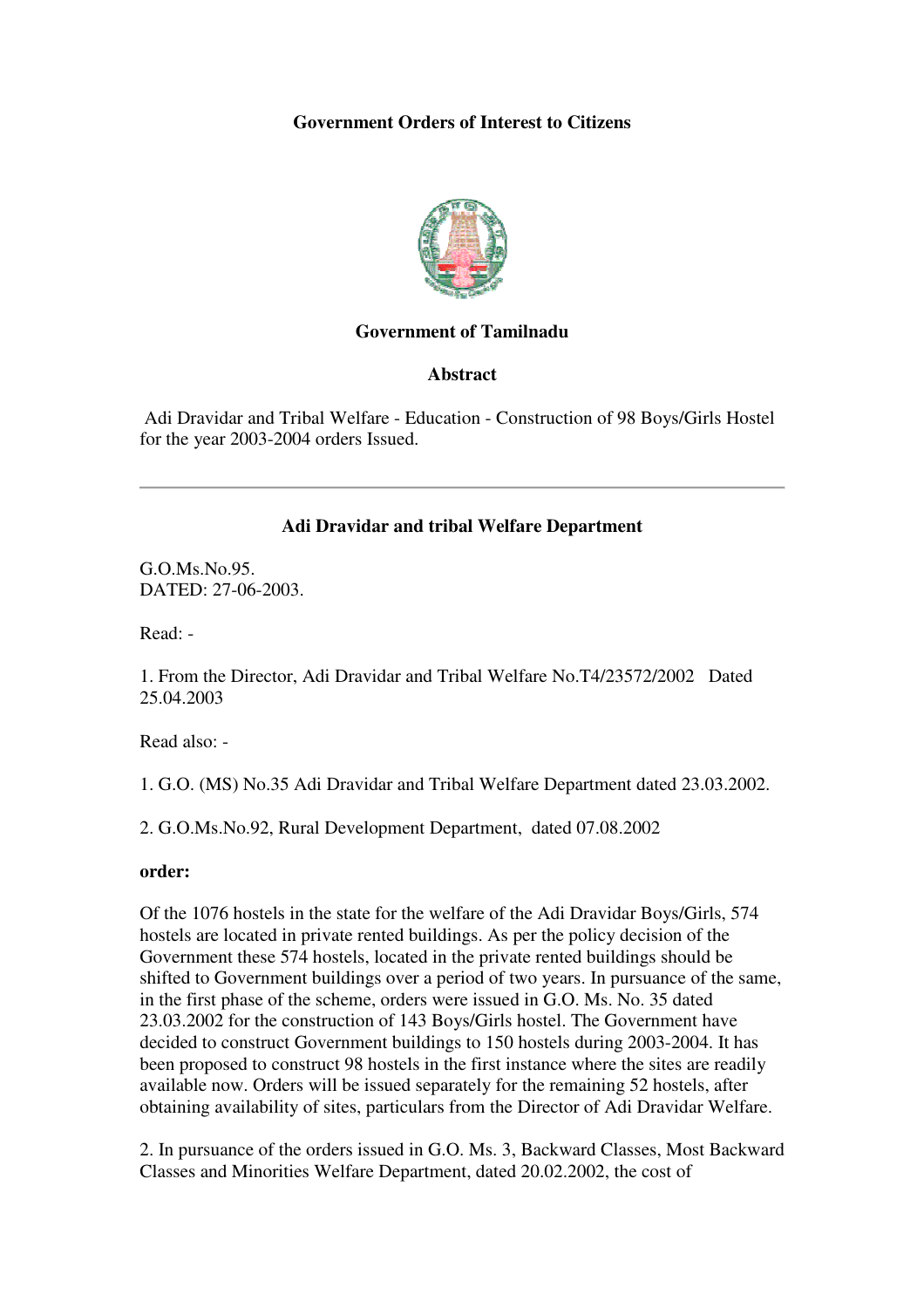construction of a hostel has been estimated at Rs.31.50 lakhs. The same estimate and type design approved for the hostels proposed for the hostels under the Backward Classes, Most Backward Classes and Minorities Welfare Department shall apply for the hostel buildings of Adi Dravidar and Tribal Welfare Department as proposed in para 1 above. The Government sanction an expenditure of Rs.30.87 crores (Rupees thirty crores and eighty seven lakhs only) (i.e.) at the rate of Rs. 31.50 lakhs per hostel for the construction of 98 hostels as detailed in the annexure to this orders.

3. In the G.O. 2nd read above, orders have been issued allotting a sum of Rs. 5 lakhs from M.L.A's Constituency Fund for the construction of Adi Dravidar Boys/Girls hostel in each of the M.L.A's Constituency. The 98 Boys/Girls hostels listed out in the Annexure to this order lie in 76 M.L.A Constituencies. Out of the expenditure sanctioned in para 2 above, a sum of Rs.3.80. crores (Rupees three crores and eighty lakhs only) shall be met from the M.L.A Constituency fund. The balance amount of Rs 27.07 crores (Rupees twenty seven crores and seven lakhs only) shall be met from the Budget provision of Rs.39.8972 crores available for this purpose in Budget Estimate 2003-04 with loan assistance from HUDCO.

4.The expenditure sanctioned in para 3 above is debitable to the following new head of account as detailed below:-

"4225 Capital outlay on Welfare of Scheduled Castes, Scheduled Tribes and Other Backward Classes - 01. Welfare of Scheduled Castes - 277. Education - Schemes in the Tenth Five Year Plan - II. State Plan. JA. Construction of hostel for Scheduled Castes. 16. Major works".

(D.P. Code No. 4225 01 277 JA 6402.)

by contra credit to

"K. Deposits and Advance - (b) Deposits not bearing interest - 8443.00 - Civil Deposits – 800 Other Deposits - AE. Deposits of Government Companies and Corporations, etc. 52. Deposits of Tahdco"

(D.P.Code 8443 00 AE 520E(Receipt)

(D.P.Code 8443 00 AE 5200 (Out go)

5.The Director, Adi Dravidar Welfare is directed to hand over the respective sites for the construction of the hostels, free of cost to the Managing Director, TAHDCO. He shall also monitor the construction activities, ensure that the quality of construction satisfies the approved norms and review the progress periodically and send a periodical progress report to the Government till all the works are completed in all aspects.

6. The Government permit the Director of Adi Dravidar Welfare to file loan application to HUDCO for construction of Adi Dravidar Welfare hostels and also authorise to get the loan from HUDCO and deposit it in the State Government Account. The Government also direct that the construction of Adi Dravidar Welfare hostels should begin only after obtaining the loan assistance from HUDCO.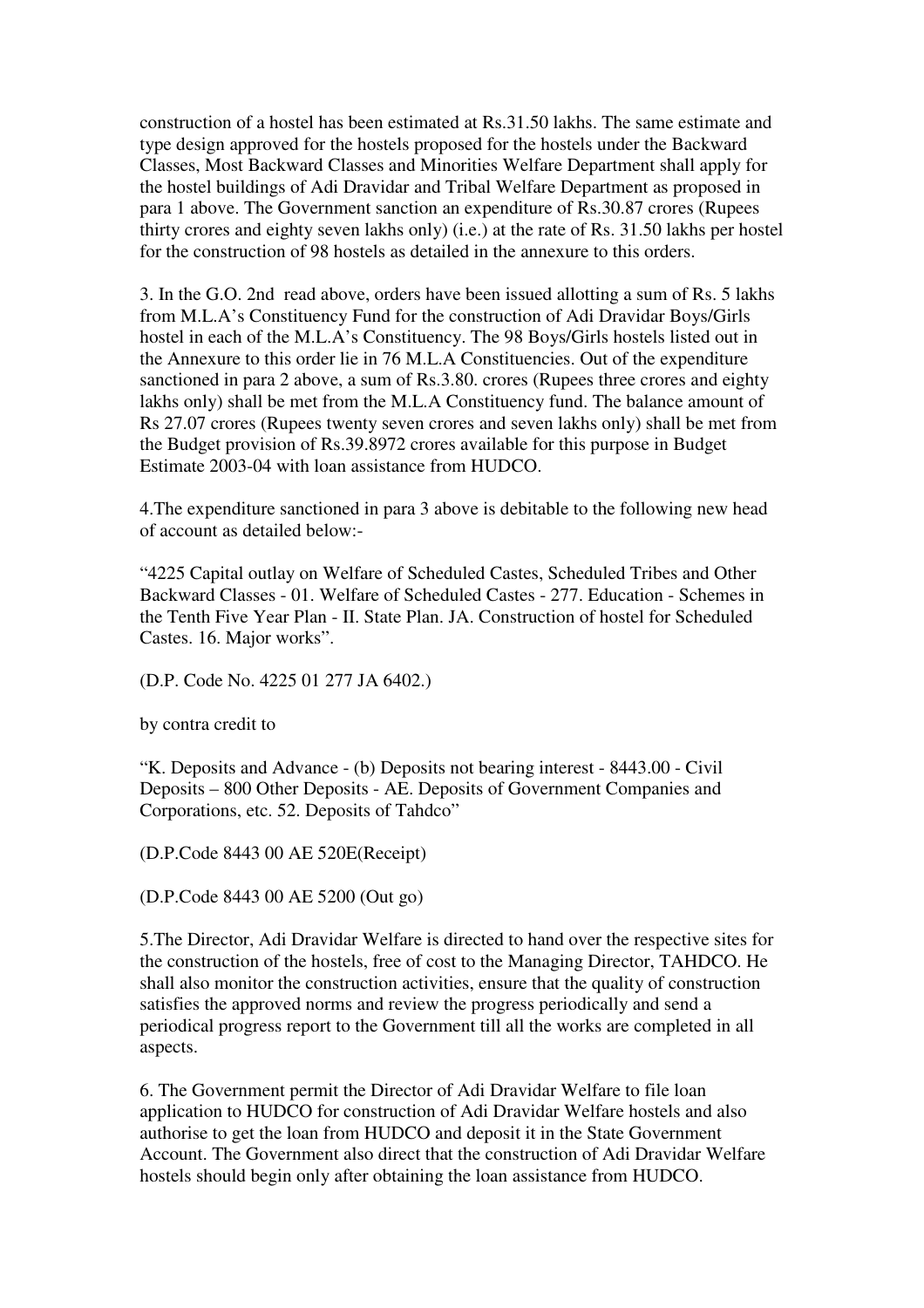7. The Director of Adi Dravidar Welfare shall send necessary Budgetary proposals to Government in Finance Dept. for making necessary provisions in the Budget every year till the entire loan with interest is repaid to HUDCO. Director of Adi Dravidar Welfare is also requested to maintain a separate account for this purpose. He is also requested to pay interest and repay principal as per payment schedule of HUDCO.

8. This order issues with the concurrence of the Finance Department - vide its U. O. No 39384 / Finance (SW)/03, dated 26-06-2003.

# (BY ORDER OF THE GOVERNOR)

P. SELVAM, Secretary to Government.

To

The Director of Adi Dravidar Welfare, Chennai - 5.

The Director of Tribal Welfare, Chennai - 5.

The Managing Director, Tahdco, Chennai -101.

The Regional Chief, HUDCO, C.M.D.A Tower-II, Egmore, Chennai - 8.

The Accountant - General, Chennai- 18/ Chennai - 35/ Chennai - 6.

The Pay and Accounts Officer, Chennai - 5/ Chennai -35.

The Director of Rural Development, Panagal Buildings, Chennai -15.

All Collectors

Copy to:

The Finance ((SW)/W&M/LC)/Rural Development/Backward Classes, Most Backward Classes and Minorities Welfare Dept. Chennai - 9.

The P.A. to Minister, Adi Dravidar Welfare, Chennai - 9.

Chief Minister's Office, Chennai -9.

//Forwarded//

(P.THANGAVEU) Under Secretary to Govt.

**ANNEXURE**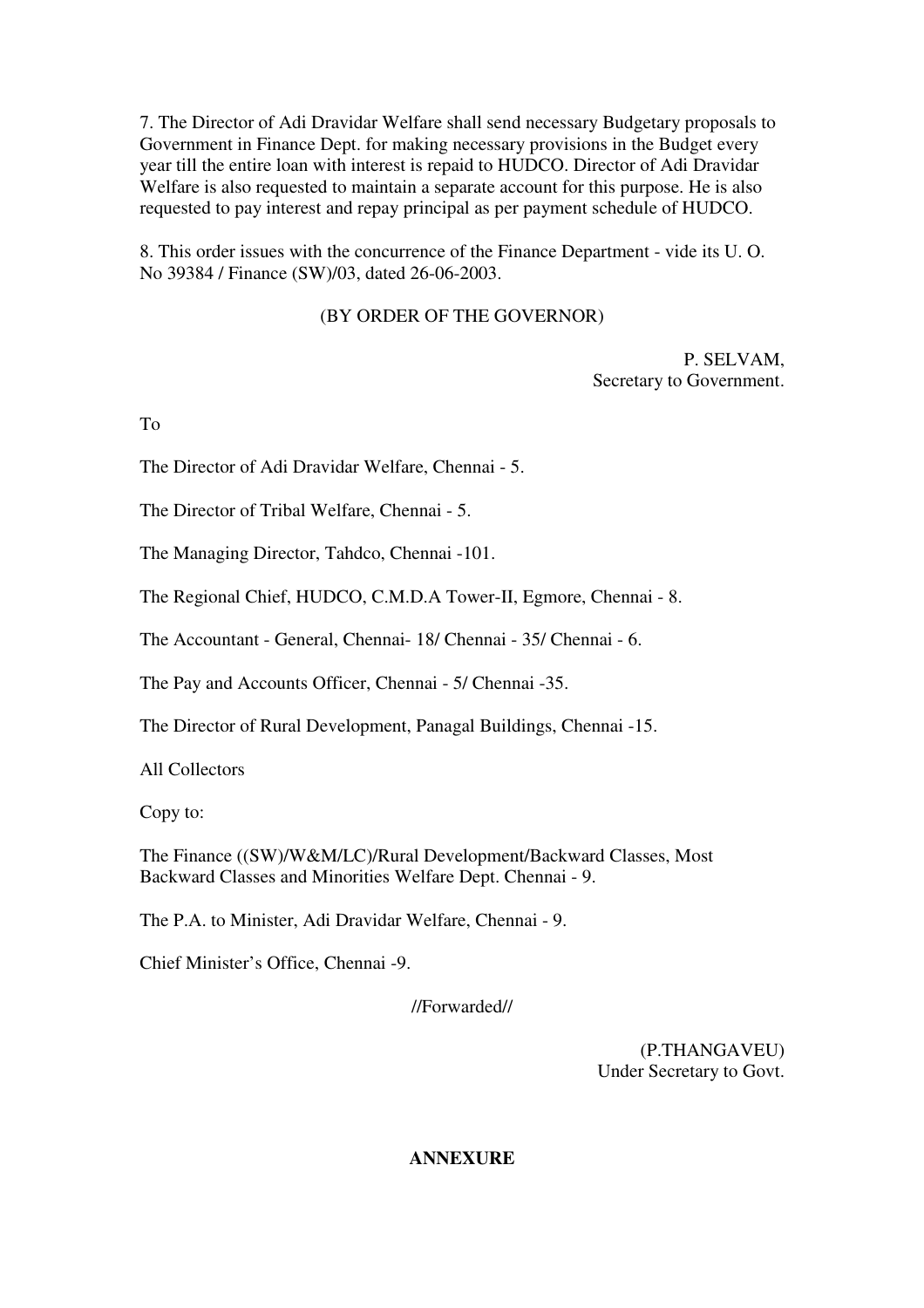# **LIST OF ADW HOSTELS PROPOSED FOR CONSTRUCTION.**

|    | <b>Sl.No. District</b> | Name of Adi                                                            | Name of            |  |
|----|------------------------|------------------------------------------------------------------------|--------------------|--|
|    |                        | <b>Dravidar Welfare</b>                                                | M.L.A.Constituency |  |
| 1. | 2.                     | <b>Hostel</b><br>3.                                                    | 4.                 |  |
| 1. | Tiruvallur             | 1. 1. Adi<br>Dravidar<br><b>Welfare Girls</b><br>Hostel,<br>Pallipattu | Pallipattu         |  |
|    |                        | 2. ADW<br>1.<br>Boys Hostel,<br>Uthukottai                             | Gummidipoondi      |  |
|    |                        | 1.<br>3. ADW<br>Boys Hostel,<br>Sevvapettai                            | Tiruvallur         |  |
|    |                        | 1. 4. ADW<br>Boys Hostel,<br>Vediyankadu                               | Pallipattu         |  |
| 2. | Tiruvannamalai         | 5. ADW<br>1.<br>Girls Hostel,<br>Vettavalam                            | Tiruvannamalai     |  |
|    |                        | 1. 6. ADW<br>Boys Hostel,<br>Ilangunni                                 | Sengam             |  |
|    |                        | 1. 7. ADW<br>Boys Hostel,<br>Thanipadi                                 | Thandarampattu     |  |
|    |                        | 8. ADW<br>1.<br><b>BOYS</b><br>Hostel<br>Kilkodungall                  | Vandavasi          |  |
|    |                        | ur                                                                     |                    |  |
|    |                        | 9. ADW<br>1.<br>Boys Hostel,<br>Puthupalaya                            | Sengam             |  |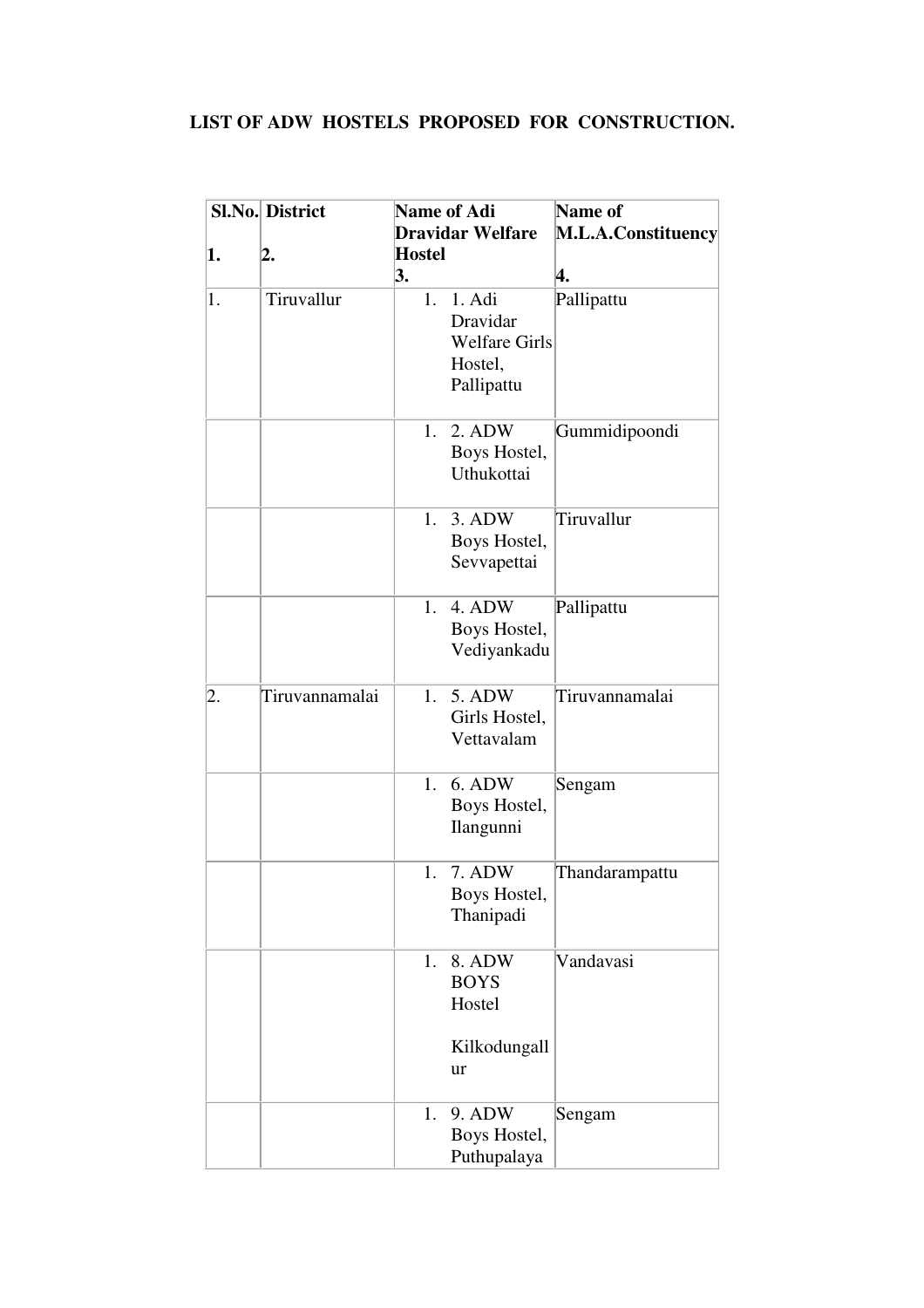|    |           | $m.$ ,                                                             |                 |
|----|-----------|--------------------------------------------------------------------|-----------------|
|    |           | 10.<br><b>ADW</b><br>1.<br>Boys Hostel,<br>Thesur                  | Vandavasi       |
|    |           | 1.<br>11. ADW<br>Boys Hostel,<br>Perunkattur                       | Cheyyar         |
|    |           | 12.<br><b>ADW</b><br>1.<br>Boys Hostel,<br>Jangkunam               | Tiruvannamalai  |
|    |           | 1. 13.<br><b>ADW</b><br>Boys Hostel,<br>Kalambur                   | Polur           |
| 3. | Vellore   | 1.<br>14.<br><b>ADW</b><br>Boys Hostel,<br>Jollarpettai            | Jollarpettai    |
|    |           | 1.<br>15. ADW<br>Boys Hostel,<br>Kanthili                          | Kanthili        |
| 4. | Cuddalore | 16. ADW<br>1.<br>Boys Hostel,<br>Rettiyur                          | Kattumannarkoil |
|    |           | 1. 17. College  Vridhachallam<br>Boys Hostel,<br>Vridhachalla<br>m |                 |
|    |           | 18. ADW<br>1.<br>Boys Hostel,<br>Ma.Pudaiyur                       | Mangalur        |
|    |           | 19. ADW<br>1.<br>Boys Hostel,<br>Mu. Parur                         | Vridhachallam   |
|    |           | 20. ADW<br>1.<br>Boys Hostel,<br>Sirupakkam,                       | Mangalur        |
|    |           | 21. College<br>1.                                                  | Chidambaram     |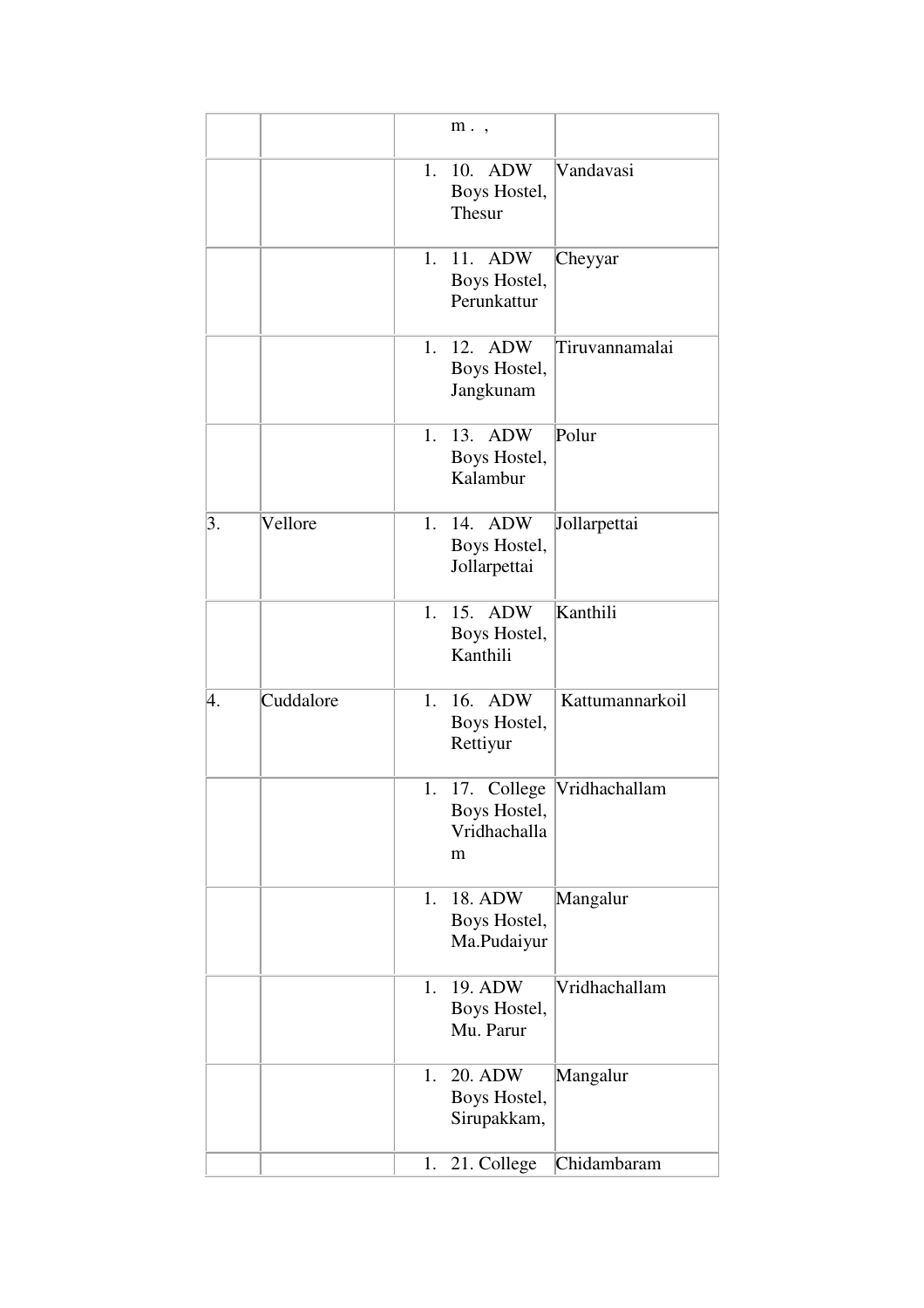|    |            | <b>Boys Hotel</b><br>C.Mutlur                                             |
|----|------------|---------------------------------------------------------------------------|
| 5. | Villupuram | Thirunavalur<br>1. 22. ADW<br>Boys Hostel,<br>Senthanadu                  |
|    |            | Tindivanam<br>1.<br>23. ADW<br>Boys Hostel,<br>Mylam                      |
|    |            | 1.<br>24. ADW<br>Vanur<br>Boys Hostel,<br>Veppery                         |
|    |            | 25. ADW<br>Vanur<br>1.<br>Boys Hostel,<br>Earaiyur                        |
|    |            | Tindivanam<br>26. ADW<br>1.<br>Boys Hostel,<br>Rettanai                   |
|    |            | 27. ADW<br>1.<br>Gingee<br>Boys Hostel,<br>Valathi                        |
|    |            | 1.<br>28. ADW<br>Melmalaiyanur<br>Boys Hostel,<br>Melmalaiyan<br>ur       |
|    |            | 1. 29. ADW<br>Ulundurpet<br>Boys Hostel,<br>Kudiyanallur                  |
|    |            | 30. ADW<br>Chinna Salem<br>$1_{\cdot}$<br>Boys Hostel,<br>Nakkuppam       |
|    |            | 31. ADW<br>Ulundurpet<br>1.<br>Boys Hostel,<br>Nagalur                    |
|    |            | $\overline{3}$ 2. ADW<br>Chinna Salem<br>1.<br>Boys Hostel,<br>Ammaiyakar |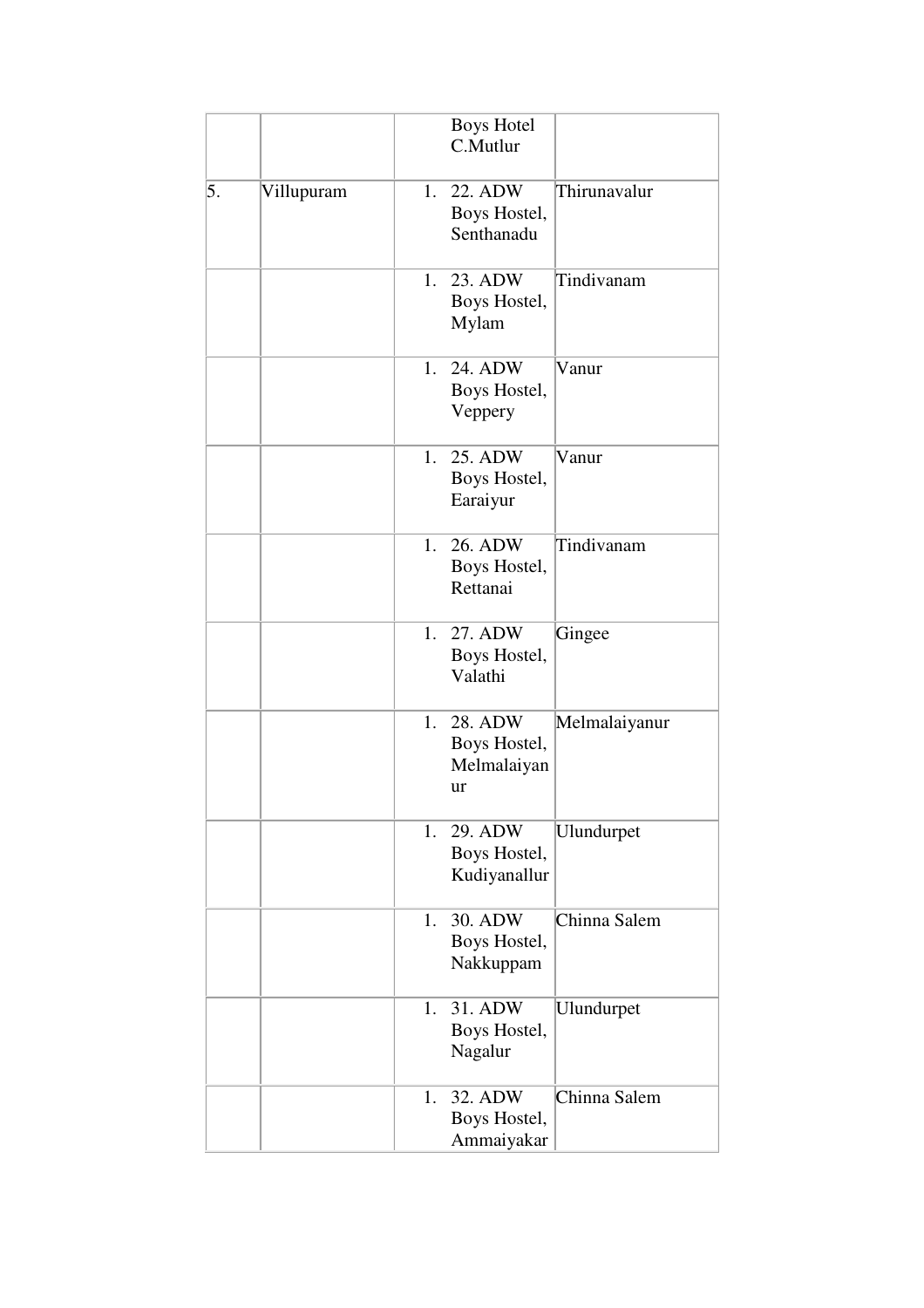|    |            |    | am                                                 |                    |
|----|------------|----|----------------------------------------------------|--------------------|
|    | Villupuram | 1. | 33. ADW<br>Boys Hostel,<br>Perumangala<br>m        | Ulundurpet         |
|    |            | 1. | 34. ADW<br>Boys Hostel,<br>Thottiyam               | Chinna Salem       |
|    |            | 1. | 35. ADW<br>Boys Hostel,<br>Soundravalli<br>palayam | Sankarapuram       |
|    |            | 1. | 36. ADW<br><b>Girls Hostel</b><br>Kappur           | Villupuram         |
| 6. | Thanjavur  | 1. | 37. ADW<br>Boys Hostel,<br>Tiruchitramb<br>alam    | Peravurani         |
|    |            | 1. | 38. ADW<br>Boys Hostel,<br>Agarampettai            | Thiruvaiyaru       |
|    |            | 1. | 39. ADW<br>Boys Hostel,<br>Vadacheri               | Orathanadu         |
|    |            | 1. | 40. ADW<br>Boys Hostel,<br>Mariammank<br>oil       | Thiruvonam         |
|    |            |    | 1. 41. College<br>Girls<br>Hostel,<br>Thanjavur    | Thanjavur          |
|    |            | 1. | 42. ADW<br>Boys Hostel,<br>Melattur                | Valangaiman        |
|    |            | 1. | 43. ADW<br>Boys Hostel,                            | Thiruvidaimaruthur |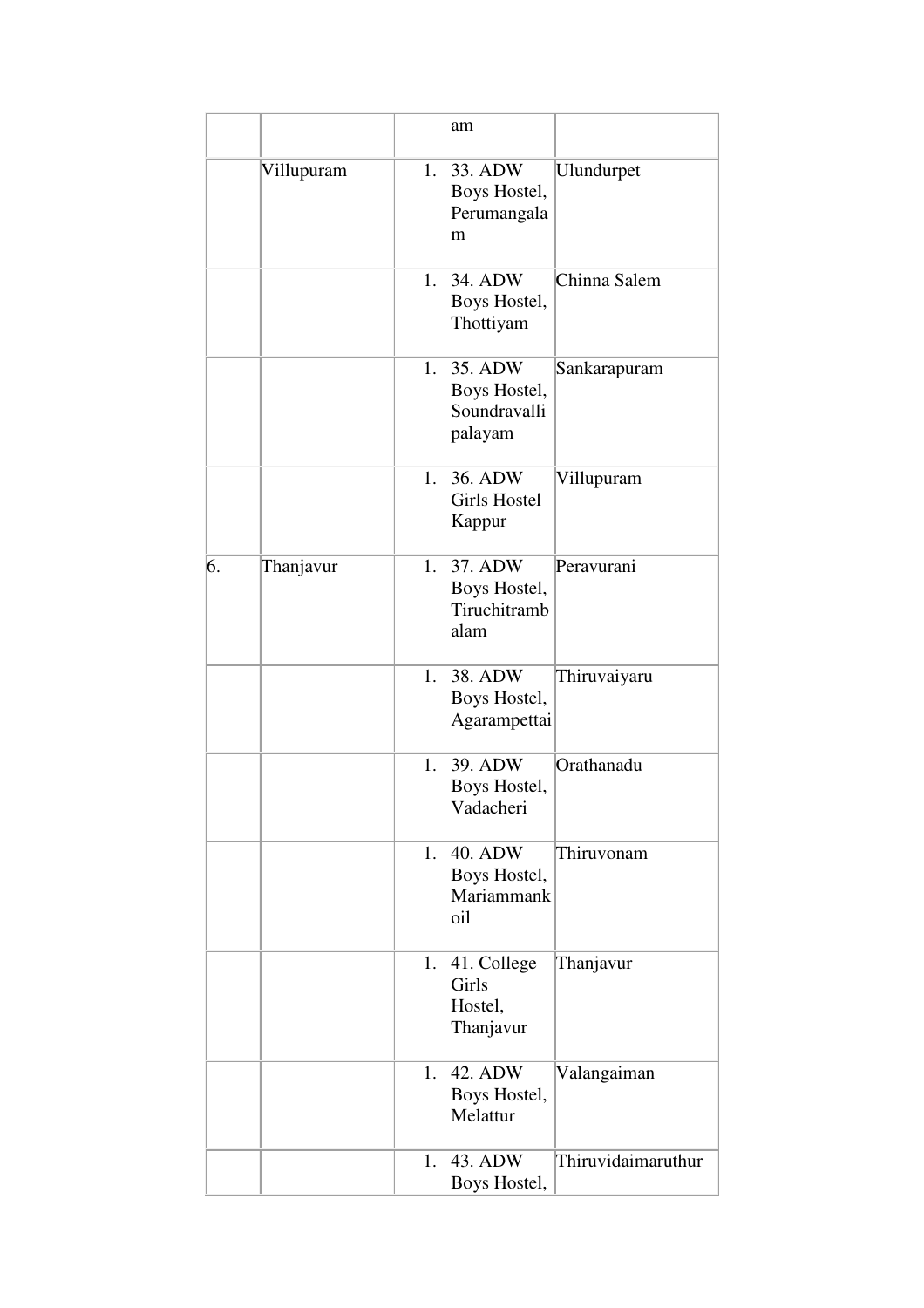|     |              |    | Nalladai                                     |                   |
|-----|--------------|----|----------------------------------------------|-------------------|
|     |              | 1. | 44. ADW<br>Boys Hostel,<br>Peravurani        | Peravurani        |
| 7.  | Nagapattinam | 1. | 45. ADW<br>Boys Hostel,<br>Nagapattina<br>m  | Nagapattinam      |
|     |              | 1. | 46. ADW<br>Boys Hostel,<br>Kurichi           | Nagapattinam      |
|     |              | 1. | 47. ADW<br>Boys Hostel,<br>Thirumarugal      | Nannilam          |
|     |              | 1. | 48. ADW<br>Boys Hostel,<br>Manalmedu         | Mayiladuthurai    |
|     |              | 1. | 49. ADW<br>Boys Hostel,<br>Aakkur            | Sirkali           |
| 8.  | Thiruvarur   | 1. | 50. ADW<br>Boys Hostel,<br>Alathampadi       | Thiruthuraipoondi |
|     |              | 1. | 51. ADW<br>Boys Hostel,<br>Perugavaltha<br>n | Mannarkudi        |
| 9.  | Pudukottai   | 1. | 52. ADW<br>Boys Hostel,<br>Killukotai        | Kulathur          |
| 10. | Coimbatore   | 1. | 53. ADW<br>Boys Hostel,<br>Vellakkinaru      | Singanallur       |
|     |              | 1. | 54. ADW<br>Boys Hostel,<br>Seeniyur          | Mettupalayam      |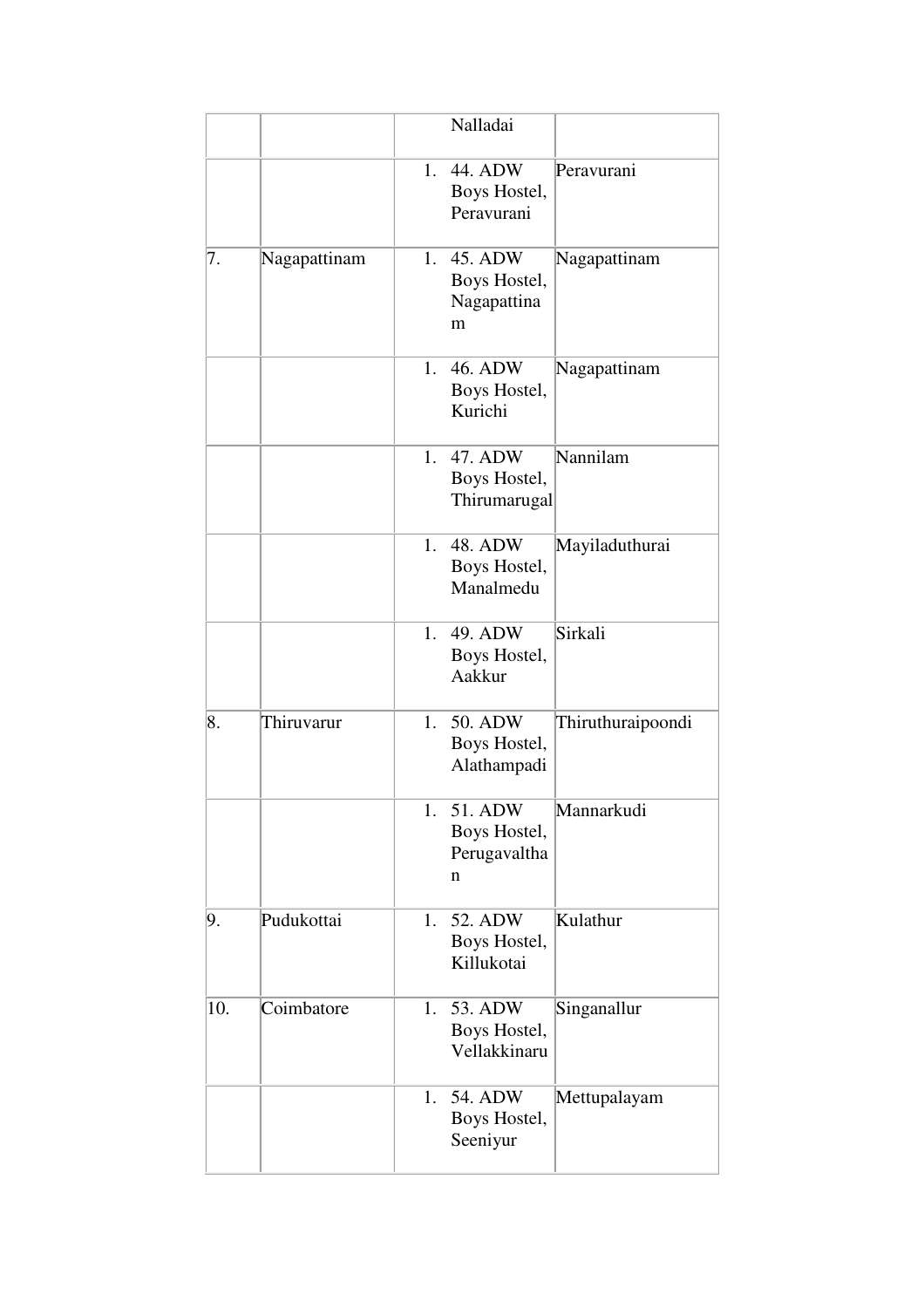|     |                | 1.          | 55. v ADW<br>Boys Hostel,<br>Kaniyur          | Udumalaipettai |
|-----|----------------|-------------|-----------------------------------------------|----------------|
| 11. | Madurai        | 1.          | 56. ADW<br>Boys Hostel,<br>Achampatti         | Tirmangalam    |
|     |                | 1.          | 57. ADW<br><b>Boys</b><br>Hostel,<br>Palamedu | Cholavanthan   |
| 12. | Dindigul       | $1_{\cdot}$ | 58. ADW<br>Boys Hostel,<br>Viruveedu          | Nilakottai     |
|     |                | 1.          | 59. ADW<br>Boys Hostel,<br>Sathirapatti       | Ottanchatram   |
|     |                | 1.          | 60. ADW<br>Boys Hostel,<br>Pappampatti        | Palani         |
|     |                |             | 1. 61. ADW<br>Boys Hostel,<br>Vedasandhur     | Vedasandhur    |
|     |                | 1.          | 62. ADW<br>Boys Hostel,<br>Chokkapatti        | Nilakottai     |
|     |                |             | 1. 63. ADW<br>Boys Hostel,<br>Palani          | Palani         |
|     |                | 1.          | 64. ADW<br>Boys Hostel,<br>Ottanchatram       | Ottanchatram   |
|     |                | 1.          | 65. ADW<br>Boys Hostel,<br>Ilanthakottai      | Ilanthakottai  |
| 13. | Ramanathapuram | 1.          | 66. ADW<br><b>Boys</b><br>Hostel,             | Kadaladi       |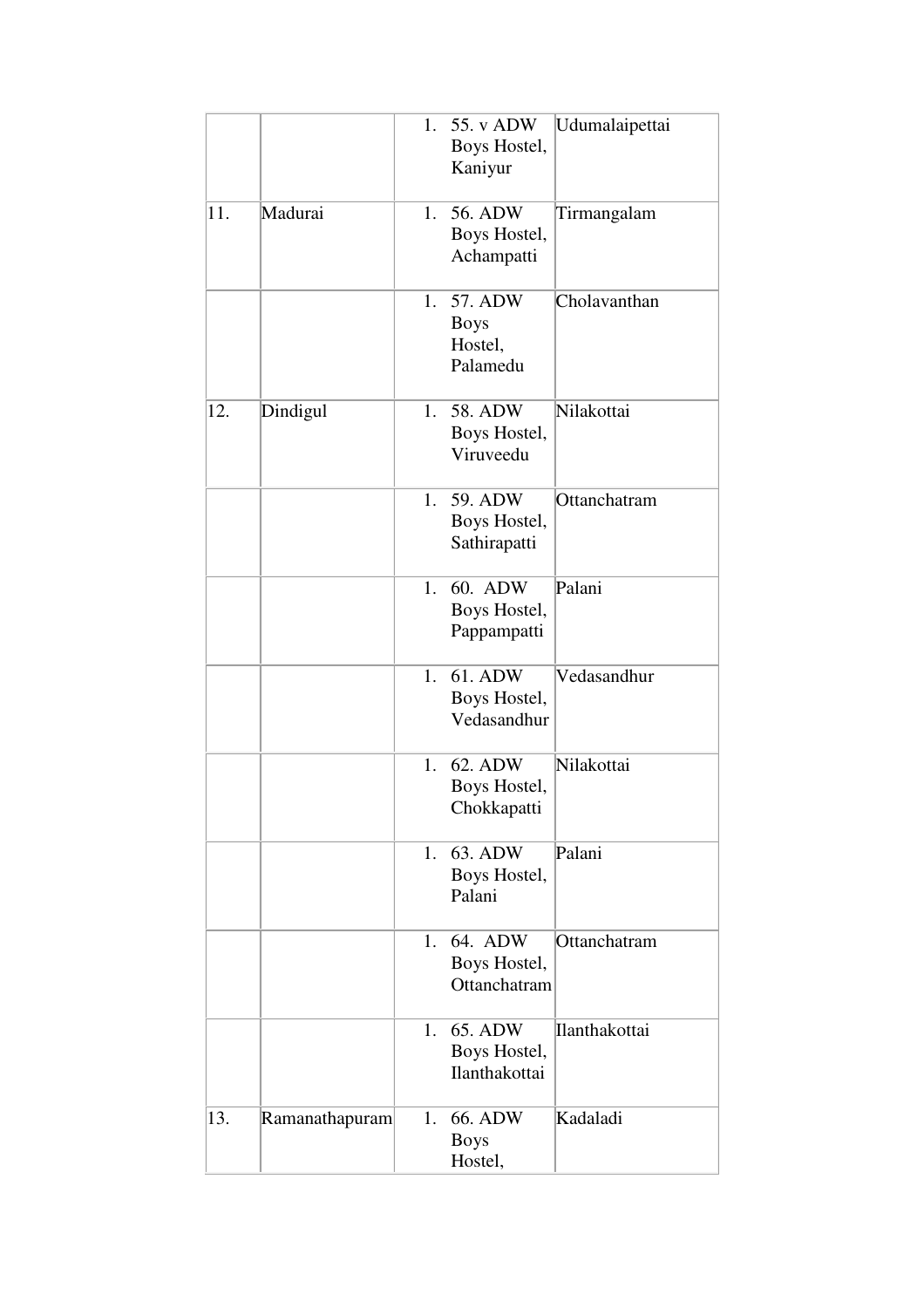|     |              |    | Peraiyur                                         |                |
|-----|--------------|----|--------------------------------------------------|----------------|
|     |              | 1. | 67. ADW<br>Boys Hostel,<br>Parthipanur           | Paramakudi     |
|     |              | 1. | 68. ADW<br>Boys Hostel,<br>Rameswaram            | Ramanathapuram |
| 14. | Theni        | 1. | 69. ADW<br>Boys Hostel,<br>Periyakulam           | Periyakulam    |
|     |              | 1. | 70. ADW<br>Boys Hostel,<br>Rangasamudr<br>am     | Andipatti      |
|     |              | 1. | 71. ADW<br>Boys Hostel,<br>Kokilapuram           | Kambam         |
|     |              | 1. | 72. ADW<br>Boys Hostel,<br>Theni                 | Theni          |
|     |              | 1. | 73. ADW<br>Boys Hostel,<br>Thevaram              | Bodi           |
| 15. | Sivagangai   | 1. | 74. ADW<br>Boys Hostel,<br>Suranam               | Ilayankudi     |
|     |              | 1. | 75. ADW<br>Boys Hostel,<br>Maana<br>madurai      | Maanamadurai   |
| 16. | Virudhunagar | 1. | 76. ADW<br>Boys Hostel,<br>Sankaralinga<br>puram | Virudhunagar   |
|     |              | 1. | 77. ADW<br>Boys Hostel,                          | Srivilliputtur |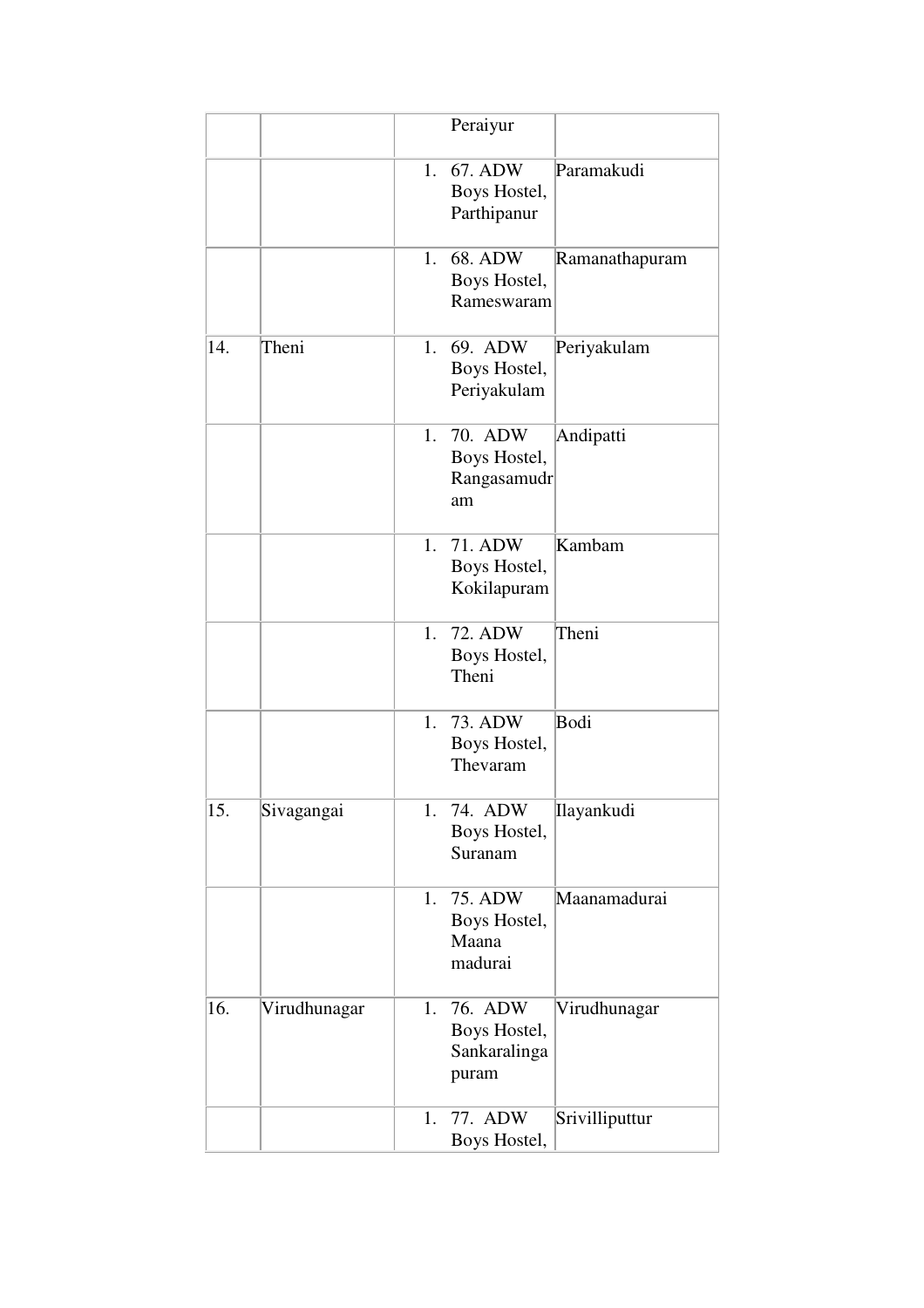|     |                |    | Mamsapuram                                                            |                |
|-----|----------------|----|-----------------------------------------------------------------------|----------------|
|     |                | 1. | <b>78. ADW</b><br><b>College Boys</b><br>Hostel,<br>Aruppukkott<br>ai | Aruppukkottai  |
|     |                | 1. | 79. ADW<br>Boys Hostel,<br>Azhagiyanall<br>ur                         | Aruppukkottai  |
|     |                | 1. | 80. ADW<br>Boys Hostel,<br>Iluppaiyur                                 | Aruppukkottai  |
| 17. | Tirunelveli    | 1. | 81. ADW<br>Boys Hostel,<br>Sivagiri                                   | Vasudevanallur |
| 18. | Tuticorin      | 1. | 82. ADW<br>Boys Hostel,<br>Arumuganeri                                | Tiruchendur    |
|     |                | 1. | 83. ADW<br>Boys Hostel,<br>Kalugumalai                                | Kovilpatti     |
|     |                | 1. | 84. ADW<br>Boys Hostel,<br>Ettaiyapuram                               | Kovilpatti     |
| 19. | Kanniyakumari  | 1. | 85. ADW<br>Boys Hostel,<br>Arumanai                                   | Tiruvattar     |
| 20. | Tiruchirapalli | 1. | 86. ADW<br>Boys Hostel,<br>Thuvarankuri<br>chi                        | Marungapuri    |
|     |                | 1. | 87. ADW<br>Boys Hostel,<br>Sirunavalur                                | Uppiliyapuram  |
|     |                | 1. | 88. ADW<br>Boys Hostel,<br>M.R.                                       | Musiri         |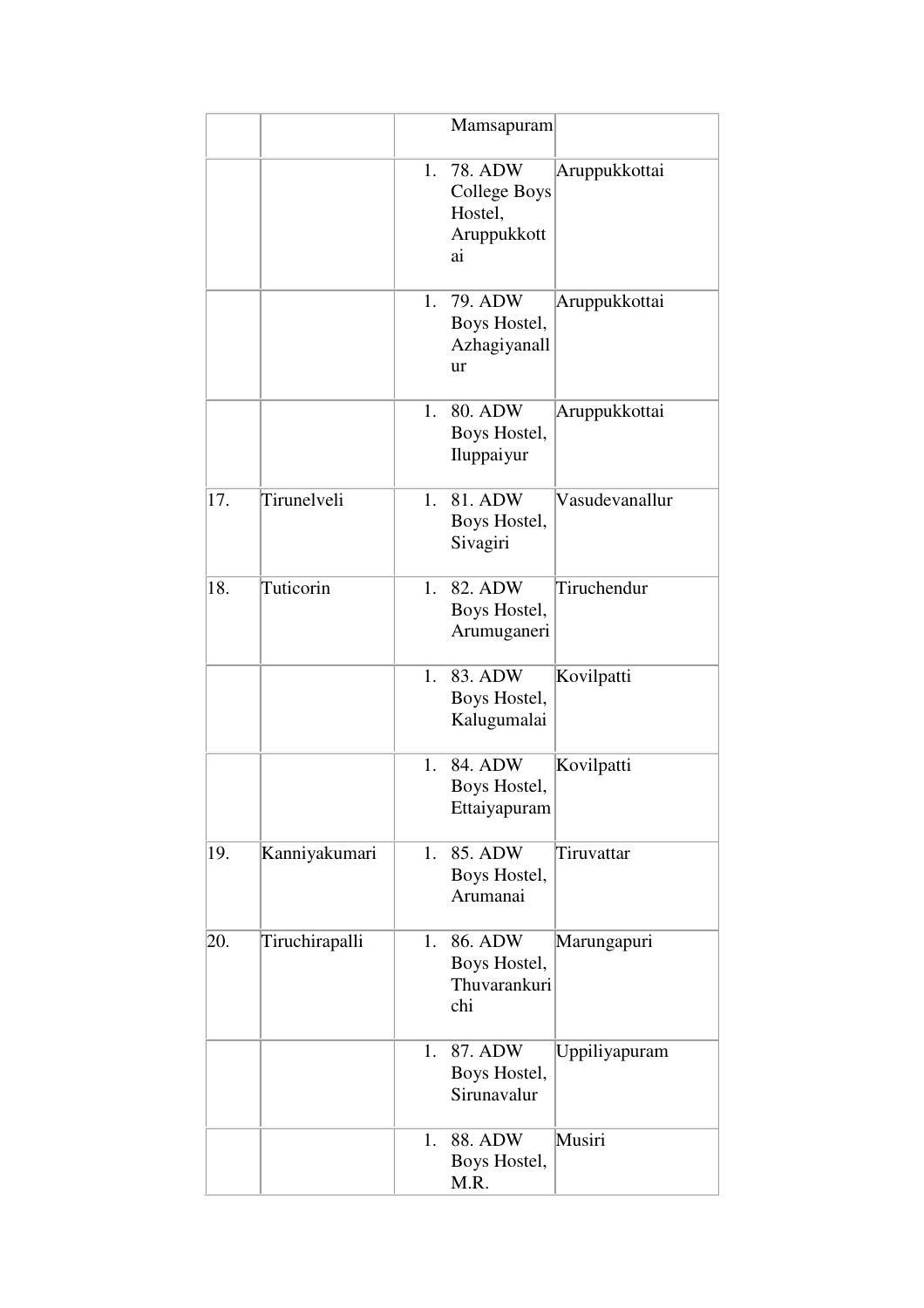|     |            |             | Palayam                                          |               |
|-----|------------|-------------|--------------------------------------------------|---------------|
|     |            | 1.          | 89. ADW<br>Boys Hostel,<br>Kallakkudi            | Lalgudi       |
|     |            | $1_{\cdot}$ | 90. ADW<br>Boys Hostel,<br>Katturpapaku<br>richi | Thiruvarambur |
|     |            | 1.          | 91. ADW<br><b>Boys</b><br>Hostel,<br>Srirangam   | Srirangam     |
| 21. | Perambalur | 1.          | 92. ADW<br>Boys Hostel,<br>Ponparappi            | Aandimadam    |
|     |            | 1.          | 93. ADW<br>Boys Hostel,<br>Maruvathur            | Varagoor      |
| 22. | Salem      | 1.          | 94. ADW<br>Boys Hostel,<br>Pelur                 | Yercaudu      |
|     |            | 1.          | 95. ADW<br>Boys Hostel,<br>Araganur              | Thalaivasal   |
| 23. | Dharmapuri |             | 1. 96. ADW<br>Boys Hostel,<br>K.Vetrappatti      | Arur          |
|     |            | 1.          | 97. ADW<br>Boys Hostel,<br>Kambainallur          | Arur          |
|     |            | 1.          | 98. ADW<br>Boys Hostel,<br>Arur                  | Arur          |

P.SELVAM